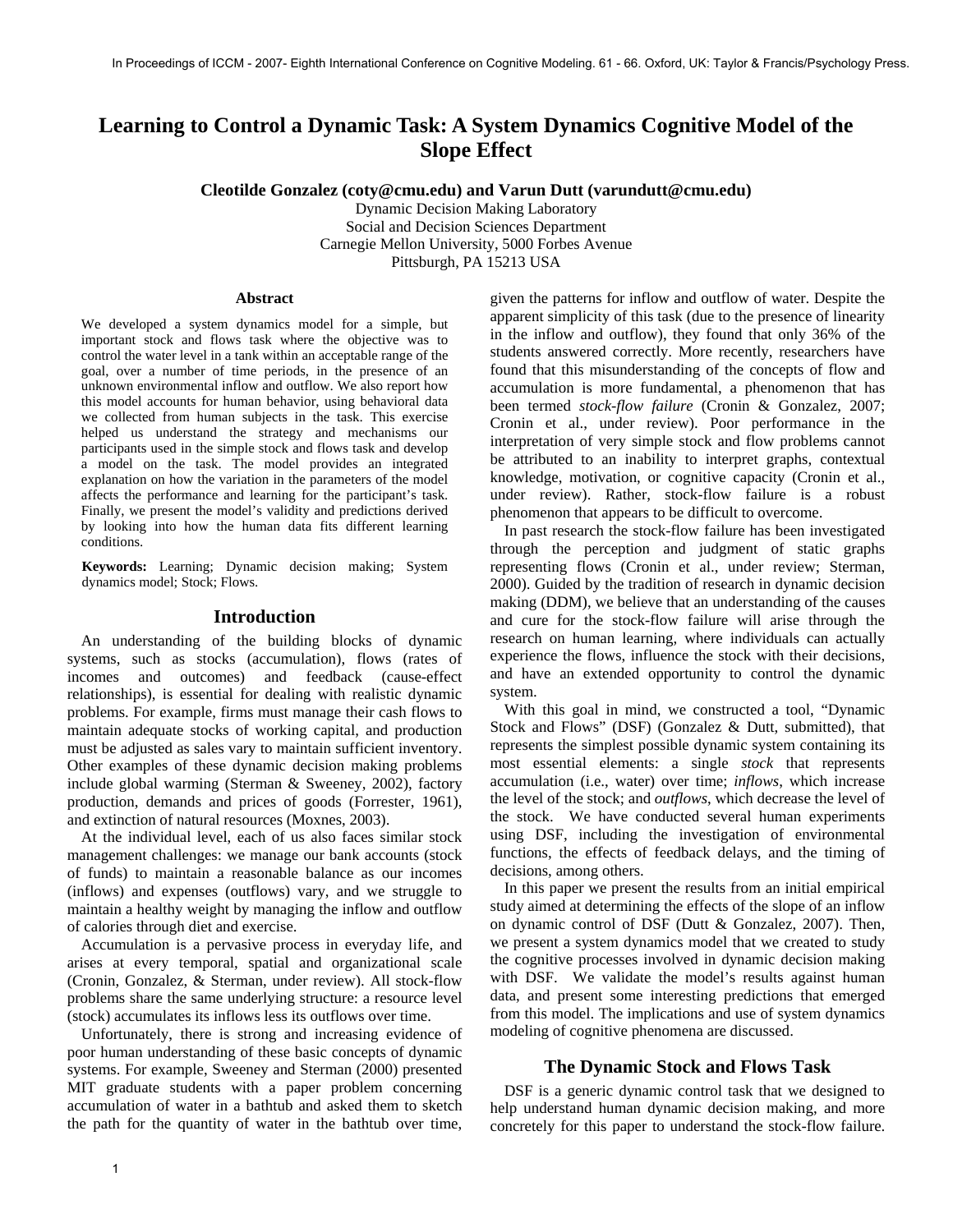The full capabilities of DSF are described elsewhere (Gonzalez & Dutt, submitted), and .here we will only give a brief overview of the DSF capabilities relevant for the empirical data and modeling reported in this paper.

The goal in DSF is to reach and maintain the level of water in a tank at a target level over a number of time periods. The level of water in the tank is the stock that increases with the inflows and decreases with the outflows. There are two types of inflows and outflows in this task: those that are exogenous (outside of the decision maker's control) and those endogenous (under the decision maker's control). The exogenous flows are called Environmental Inflow (that increases the level of the stock without the user's control) and the Environmental Outflow (that decreases the level of stock without user's control). The endogenous flows are User's Inflow and Outflow. These amounts are the main decisions made by the user in each time period that increase (user inflow) or decrease (user outflow) the level of the stock.

Figure 1 presents the graphical user interface of DSF. At each time period users see the values of Environment Inflow and Outflow, values of User Inflow and Outflow, the amount of water in the tank (stock) and the goal level. At each time period, users can submit two values (including zero): User Inflow and User Outflow, and click in the submit button. Users may also receive a 'bonus' performance monetary incentive in each time period in which they were close enough to the target level.



Figure 1: A screenshot of the Dynamic Stock and Flows (DSF) task.

# **The Slope Effect**

In dynamic decision making, it has been observed that people may detect linear, positive correlations given enough trials with outcome feedback. However, people have difficulty when there is random error or non-linearity and negative correlations (Brehmer, 1980). As part of the stock-flow failure studies we have also observed that people have difficulty understanding the effects that increasing or decreasing trends of inflow and outflow have on controlling a stock (Gonzalez and Vanyukov, in preparation).

In a laboratory study we investigated how individuals controlled DSF over 100 time periods of practice when the environmental inflow increased (positive slope) or decreased (negative slope) as a function of time period (Dutt & Gonzalez, submitted).

Participants played DSF for 100 time periods with the objective of maintaining the tank's water level at the 4 gallon goal line (within  $+/-$  0.1 gallons). In experiment 1, we used an Environment Inflow function that was either increasing: 0.08 \* (*timeperiod*) + 2 or decreasing: (-7.92/99) \* (*timeperiod-1*) + 10. Environment Outflow was constant and set at 0 gallons/time period during all 100 time periods. Both the increasing and decreasing functions resulted in an equal amount of environmental net flow into the tank over the course of 100 time periods (604 gallons).

Results showed that the stock was higher for the decreasing function condition ( $M = 5.909$ ,  $SE = .205$ ) than the increasing function condition (M = 4.297, SE = .027) (F(1,31)=12.71, p<.001). The analyses also indicated that the participants' inflow, outflow and stock diminished significantly over time in both conditions (i.e., subjects learned to control the system)  $(F(1,31)=9.894, p<.001)$ ; and the decrease of the participants' outflow and stock interacted with the slope of the Environmental Inflow function  $(F(1,31)=7.031, p<.001)$ (Figure 2 illustrates the interaction on the stock measure).



Figure 2: The stock for increasing and decreasing linear Environment Inflow curve conditions over 100 time periods.

In experiment 2, we used a non-linear environment inflow function that was again either increasing: 5\*LOG (timeperiod) or decreasing: 5\*LOG (101- timeperiod). Outflow was constant and set at 0 gallons/time period during all 100 time periods. Both the increasing and decreasing functions resulted in an equal amount of environmental net flow into the tank over the course of 100 time periods (831 gallons).

Results again showed that the user outflows follow the Environment Inflow functions quite closely. The user inflow and stock indicate that most variability occurred during the first half of the trials, where the decreasing (negative slope) function result in higher inflow and higher stock levels than the increasing (positive slope) function. No difference between the increasing and decreasing functions is observed for the last 50 trials of the experiment in the user inflow and stock results. An analysis of the first 50 trials indicated that the stock was on average higher in the decreasing  $(M = 7.938, SE = .419)$  than in the increasing condition ( $M = 4.757$ ,  $SE = .143$ ) ( $F(1,30) =$ 6.49, p<.05). The same analyses for the last 50 trials of the experiment did not show a difference between the increasing and decreasing functions for inflow and stock variables. A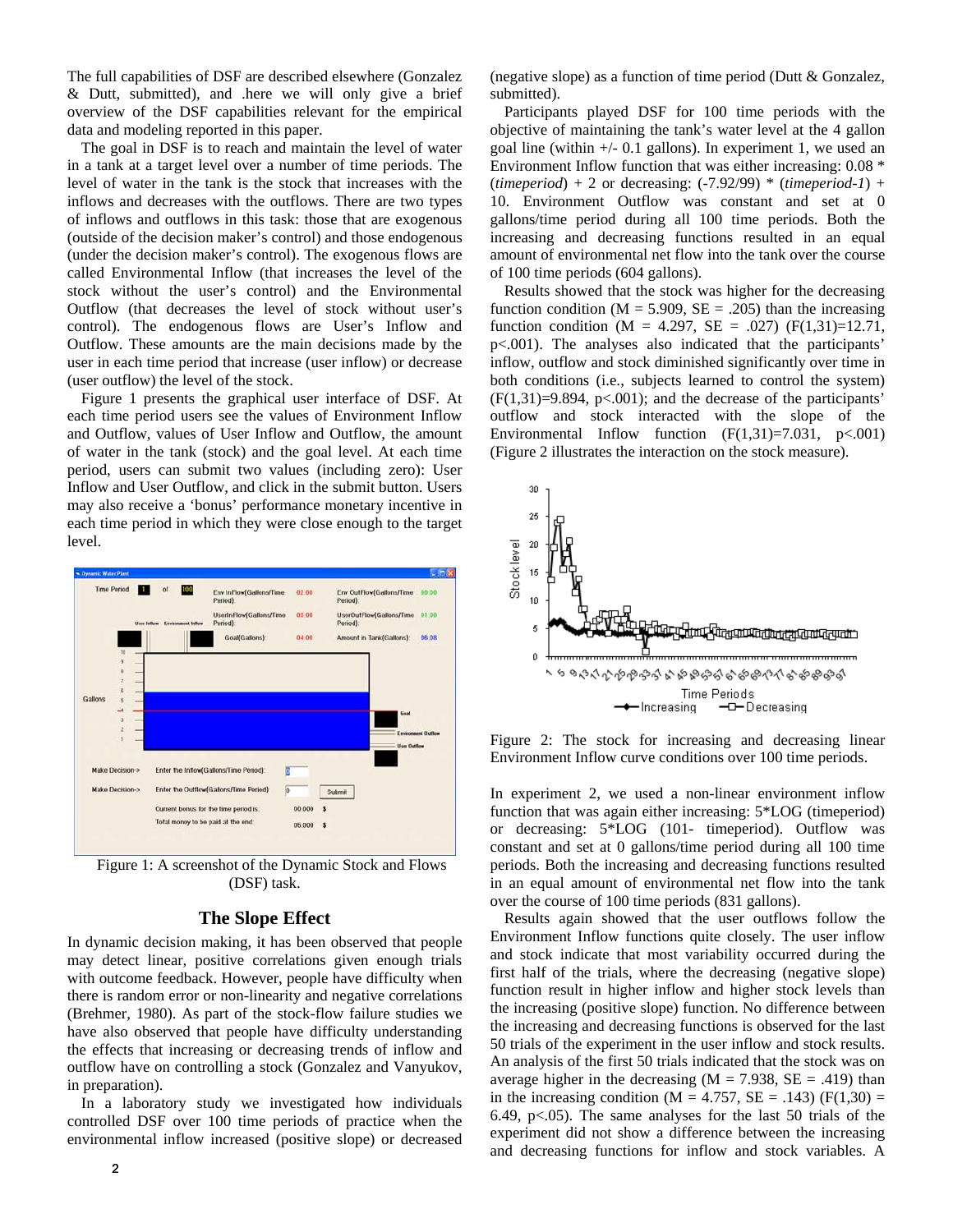significant difference was found only for the user outflow  $(F(1,31) = 85.334, p<.001)$  where the outflow was higher for the increasing  $(M = 9.543, SE = .081)$  than the decreasing  $(M$  $=7.067$ ,  $SE = .195$ ) function. Once again, the decrease of the user outflow and stock interacted with the slope of the environmental inflow function; (Figure 3 illustrates the interaction on the stock measure).



Figure 3: The nature of stock for increasing and decreasing Environment Inflow in non-linear curve slopes over 100 time periods.

## **System Dynamics Model**

System dynamics (SD) is a field that was created by Jay W. Forrester at MIT in the late 1950s and it involves a modeling approach using computer simulations (see Forrester, 1990 for an historical view of the field; Lane, 2000 for a discussion on the modeling approach).

A model in SD involves at its essence the concept of a feedback loop: the collection of information about the system state followed by an action that changes the state of the system (Lane, 2000). These causal links involve delays and nonlinearities as well as processes of accumulation (stocks) and flows.

SD modeling has largely focused on the representation of social systems and their evolution over time. In fact, it has been argued that SD is concerned with aggregate social phenomena, not with individual meaningful actions (Lane, 2000).. In this paper we use SD modeling to represent and reproduce the dynamics of individual human behavior found in DSF. We also construct a cognitive interpretation of the SD model, something uncommon in the SD field.

A SD model was developed using Vensim®, an open source modeling software by Ventana Systems Inc. The software has a flexible GUI that provides easy capability to the modeler to represent stocks, define the stocks' inflows and outflows and define their causal relationships. Although the conventions for representing stocks and flows followed in Vensim® are well known and documented in the SD literature (Forrester, 1961; Sterman, 2000) we discuss only some of the many software features that we used for our model of learning and the slope effect. These features are fixed time delay and smoothing.

The function defined in Vensim® as DELAY FIXED (X, T, I) creates a delay of T time periods in an input X with the initial value I of the variable used on the left hand side of the function. In our model we use DELAY FIXED to create a unit time delay in the environment inflow at each time period. This is because participants in our DSF task are aware of the environment inflow value for a time period only at the end of that time period.

Smoothing is defined in Vensim® as SMOOTH (X, T) and SMOOTHI (X, T, I) and creates an exponential smoothing of T time periods in an input X with I as the initial value of the variable used on the left hand side of the function. If X is a step function which jumps to a new value  $X'$  at a time instance *t*, then the SMOOTH of X will start from X and approach the value X' over a long range of time periods. The greater the value of T the more time SMOOTH of X takes to approach X'. This smoothing effect of time averages to represent expectations is similar to blending parameters used in learning models of dynamic decision making under the ACT-R cognitive modeling approach (Gonzalez, Lerch, & Lebiere, 2003). In our SD model, we used a smoothing effect to account for the gradual correction of a discrepancy made by participants.

# **A System Dynamics Model of the Slope Effect in DSF**

To help develop this model, we used our observations from verbal protocols collected from four participants (Dutt & Gonzalez, 2007). We also used human data analyses of inflow and outflow decisions and their resulting stock; the averages of individuals' decisions for each of the conditions; and comparisons of the participants' inflow and outflow decisions to the stock and environmental flow values.

Based on these observations and empirical data analyses, we developed the SD model shown in Figure 4. The system essentially consists of 2 inputs (User Inflow and Environmental Inflow) that increase the stock and 2 outputs (User Outflow and Environmental Outflow) that decrease the stock.

The behavior is represented by causal loops described in the model. The Environmental Inflow and Outflow are perceived by the participants. The perception may be different from the reality, as determined by the Environment perception (EP) parameter. Then, the perceived environment netflow is used to forecast the future flow under a Forecast Horizon (FH). This forecast together with the perceived current discrepancy between the stock and the goal are used to determine the netflow correction. This correction is to account for the increase in discrepancy over the perceived time for correction (PTC) smoothed over the memory of discrepancy (MD). Then, according to the determined user netflow correction the user inflow and outflow are entered by the user. Over the course of practice, Users modify the weight they put to inflows and outflows and in general, the empirical data demonstrated that individuals end up realizing that they only need to enter the User Outflow to control for the Environmental Inflow (W=1).

The user net flow correction variable in our model (Figure 4) serves as the main decision function for user inflows and outflows and consists of two parts, discrepancy and forecast of flow. The user net flow correction is given by the procedure: If the discrepancy is beyond an acceptable threshold (.1 above or below the goal), then, attempt to correct for such discrepancy little by little, by smoothing the discrepancy over the perceived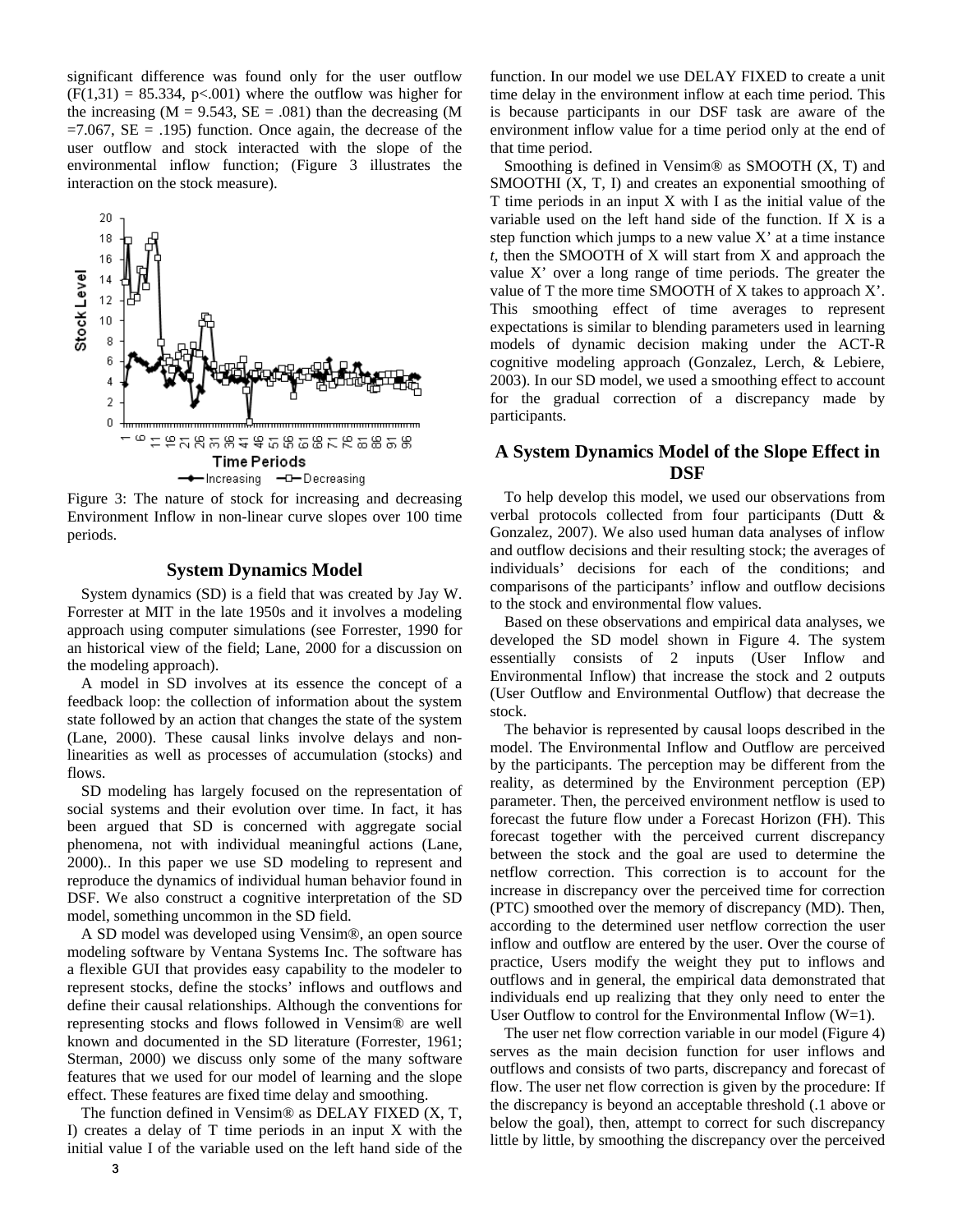time for correction (PTC), and according to the memory of discrepancy (MD). Then, add to this smoothed discrepancy value, the value of the forecasted flow.

Discrepancy is the difference between the goal and stock. The forecast of flow is defined as per the formula: SMOOTH (Perceived Environment Net flow, "Forecast Horizon (FH)") where the Perceived Environment Net flow is a fixed unit delay function of environment inflows and outflows (Vensim® formula: DELAY FIXED ("Environment's Perception  $(EP)$ "\*(Env Inflow – Env Ouflow), 1, 0).

Hence, the discrepancy over PTC is smoothed by MD and only adds to user net flow correction if the discrepancy is above or below the acceptable range of stock in the tank, else its affect to user net flow correction is zero. The perceived environment net flow is smoothed by parameter FH to makeup the forecast of flow. The environment inflow and outflow act on the stock each time period, with a subject becoming aware of actual values only at the end of that time period. This requirement is realized in our model by using a fixed unit delay as shown in the formula of perceived environment net flow. Participants' accuracy to perceive the environment's inflow and outflow affect is represented by the multiplier EP also present in the delay formula.

As experiment 1 consisted of a linear environment function and experiment 2 consisted of a non-linear environment function we simulated our Vensim® model twice over a course of 100 time periods, once for getting model data for fit to experiment 1's subject data and a second time for getting model data for fit to experiment 2's subject data. During the course of each of the two simulation runs, we varied the values of FH, PTC, MD and W with an increment of 0.05 each. Although each of these parameters could take infinitely many values, their chosen values were inspired from results on experiments 1 and 2 and the availability of human data from both experiments.



Figure 4: Stock and Flows Model of DSF task.

## **Fit of Model and Human Data**

Based on the results from both experiments, we expected that the parameters of the model, the environment perception (EP), the forecast horizon (FH), the perceived time for correction (PTC), the memory for discrepancy (MD), and the correction for inflow-outflow (W), would be different for the positive and the negative slope conditions.

We went through a process of parameter tuning and sensitivity analysis and were guided by our results and expectations, while measuring the fit of the model's data to the humans' mean and median values over the course of 100 trials, using the r and RMSD statistics (Schunn & Wallach, 2001). The resulting parameter values and data fit statistics for our data from experiments 1 and 2 are summarized in Table 1. The same model depicted in Figure 4 was used to fit the data of the four different data groups from experiments 1 and 2. The value of the parameters summarized in Table 1 help provide a coherent explanation for the different human behavior found between the positive and negative slopes.

Table 1: The value of model parameters and the resulting fit to human data (measured against both, the median and the mean) for each of the 4 groups in the 2 experiments (Linear positive and negative; Non-linear positive and negative) for the stock as dependent variable.

| Condition              | Parameters |     |     |                   | Fit Measures |               |              |      |                   |
|------------------------|------------|-----|-----|-------------------|--------------|---------------|--------------|------|-------------------|
|                        | $E$ P      | FH  | MD  | $_{\mathrm{PTC}}$ | w            | <b>Median</b> |              | Mean |                   |
|                        |            |     |     |                   |              | r             | <b>RMSSD</b> | г    | <b>RMSSD</b>      |
| Stock                  |            |     |     |                   |              |               |              |      |                   |
| <b>Linear Positive</b> | 1.03       |     |     | 25                |              | .82           | 1.94         | .79  | 2.34              |
| L+                     |            |     |     |                   |              |               |              |      |                   |
| <b>Linear Negative</b> | 1.0        | 15  | 1.0 | 43                |              | 91            | 39           | .88  | 4.15              |
| L                      |            |     |     |                   |              |               |              |      |                   |
| <b>Non Linear</b>      | 1.03       |     |     | $\overline{2.0}$  |              | .95           | 1.85         | 31   | $\overline{2.62}$ |
| Positive NL+           |            |     |     |                   |              |               |              |      |                   |
| <b>Non Linear</b>      | 1.07       | 1.5 |     | 4.5               |              | 91            | 7.54         | .63  | 8.00              |
| Negative NL-           |            |     |     |                   |              |               |              |      |                   |

Some general observations from results shown in Table 1 are: PTC and FH parameter values are higher in the negative than in the positive functions; the model fits the linear functions better than the non-linear functions; and the model data fit the median of the human data better than the mean.

#### Data versus Model for Linear Curve Type Increasing

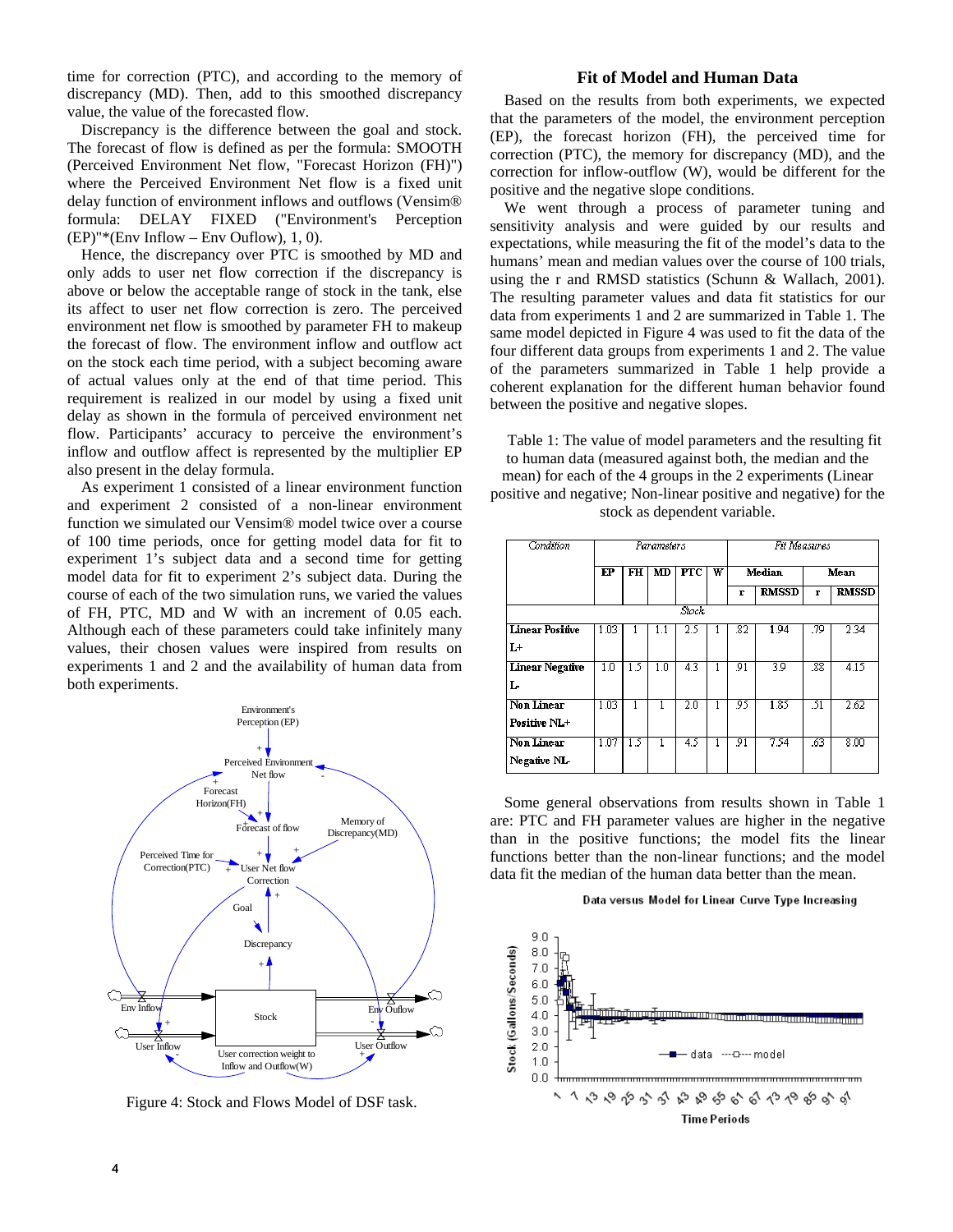

Figure 5: Graphs and parameter values for model's fit to stock. Figure 5 is a graphical example of the fitting of stock data for the linear and non-linear, positive and negative slopes' functions as a result of our analysis and parameter tuning.

Greater FH value means that participants takes more time to forecast the environment inflow value, and this extra time causes the stock to increase due to the environment inflow, which drives the stock away in each time period. Similarly, greater PTC value means that participants take more time to perceive the discrepancy happening in the tank and hence also take more time to correct the discrepancy; this extra time causes the stock to rise again due to environment inflow into the stock with each elapsing time period. To meet the higher stocks, participants order higher user inflows and outflows, causing user inflow and user outflow values to rise as well. When we fit our model to the negative-sloped environment inflow cases, we see that increasing FH and PTC generates a good fit for the human data. This increase in FH and PTC in our model causes the stock to rise higher (due to the environment inflow action and slower corrective action), causing the discrepancy to increase further and hence, the user net flow correction to increase further. The user net flow correction is further increased by the forecast for net flow, which now happens over a larger time period range (due to FH increase, where there are increased environment inflows over this larger time range). The increase in user net flow correction as described above causes higher user inflow and user outflow in our models, where the user inflow and user outflow are derived from the user net flow correction and weighted by the user correction weight to inflows and outflows (W). The fact that the model's data fits the median of human data more closely than the mean is a reflection of the deterministic nature of SD models in general that fail to account for the variability of human performance, as they are deterministic models.

## **Model Predictions**

From the results on linear and non-linear environmental curves, we find that a negative slope in the environment inflow produces higher stock, user inflow and user outflow as well as higher variability in stock, user inflow and user outflow, particularly in the first 50 time periods (this is also the time when subjects are learning to control the stock in DSF).

If the parameters that we have proposed in our model and their fit to human data can have a cognitive interpretation as

we presented in the previous section, then there are some interesting questions we could answer by looking into model fitting more deeply.

Specifically, we are interested in determining how human data from each of the collected groups: Linear Positive  $(L+)$ , Linear Negative  $(L-)$ , Non-linear Positive  $(NL +)$ , and Nonlinear Negative (NL -) would fit to the model's data from the other groups. For example, we test how human data in L+ fits to the model's data from L-, NL+, and NL- groups by looking at the difference between the r values (measures of fit) between equivalent groups from the model's data and the comparison group.

For this fit exercise, we found the mean and median of our human data for both experiments 1 and 2 under different conditions, L+, L-, NL+ and NL-. We already have our fits and model parameters calculated as a result of parameter tuning and sensitivity analysis to the mean and median of human data under L+, L-, NL+ and NL- conditions as mentioned in Table 1. We took the model parameters under the NL- condition and fit the model data due to these parameters to the mean of human data under the L- condition. Similarly we took the model parameters under L- condition and fit the model data due to these parameters to the mean of human data under the NL- condition. We did a similar exercise for L+ to NL+ and NL+ to L+. This process helps us to foresee the mapping of our model's cognitive parameters to different experimental conditions as measured by model fits, i.e. how different values of cognitive parameters EP, FH, PTC, MD and W perform under different experimental conditions. This mapping exercise can help us predict how the model experiencing a linear inflow would behave when put into a non-linear inflow and vice-versa. For example, from a managerial perspective a firm may suddenly face non-linear changes in demand after operating under a constant (linear) demand (Paich & Sterman, 1993). In addition, the knowledge gained from this cross fitting exercise helps us understand the nature of underlying task situations involved, task complexity as it would possibly be experienced by the decision makers.

The results from fitting model's parameters on linear environment inflow to non-linear environment inflow and vice-versa are tabulated in Table 2. The *r* values given in Tables 1 and 2 provide results for the mean stock in DSF.

The results show that  $r(NL-$  to  $L-) > r(L-)$ ,  $r(L-$  to  $NL-) <$  $r(NL-)$  and  $r(NL-$  to  $L-) > r(L-$  to  $NL-)$ . Also from Tables 1 and 2, similar results hold for the positive slope environment inflow cases for both the linear and non-linear curve types. This means  $r(NL+$  to  $L+) > r(L+)$ ,  $r(L+$  to  $NL+) < NL+$  and  $r(NL+$  to  $L+$  >  $L+$  to  $NL+$ .

Table 2: Values of correlation coefficients for model predictions on linear and non-linear positive and negative sloped environment inflow for stock mean.